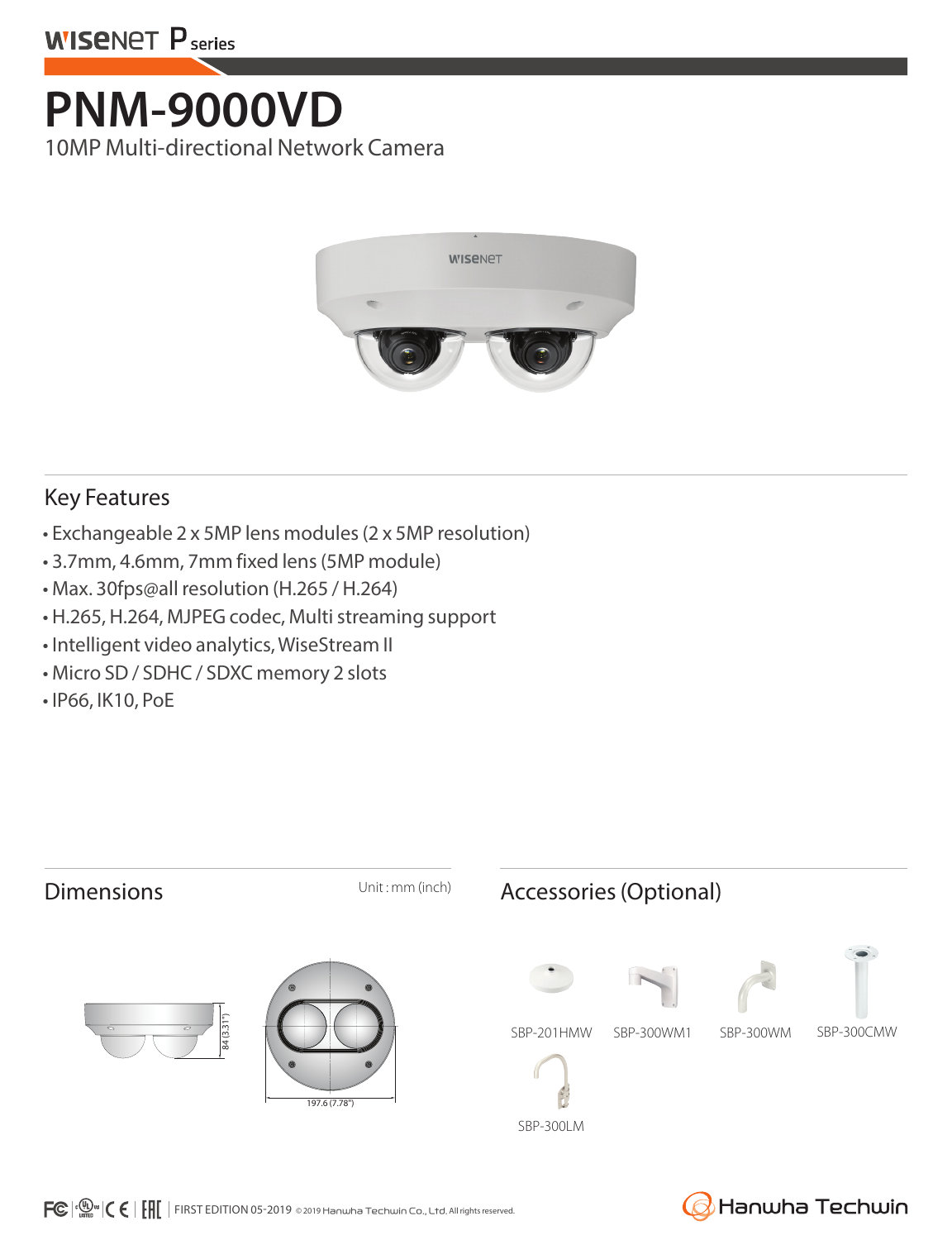### **PNM-9000VD**

| <b>VIDEO</b>                             |                                                                                                                                                                                        |  |  |
|------------------------------------------|----------------------------------------------------------------------------------------------------------------------------------------------------------------------------------------|--|--|
| <b>Imaging Device</b>                    | (See the optional lens)                                                                                                                                                                |  |  |
| <b>Effective Pixels</b>                  | (See the optional lens)                                                                                                                                                                |  |  |
| <b>Min. Illumination</b>                 | (See the optional lens)                                                                                                                                                                |  |  |
| <b>Video Out</b>                         | CVBS: 1.0 Vp-p / 75 $\Omega$ composite, 720 x 480(N), 720 x 576(P) for installation                                                                                                    |  |  |
| <b>OPERATIONAL</b>                       |                                                                                                                                                                                        |  |  |
| <b>Camera Title</b>                      | Displayed up to 85 characters                                                                                                                                                          |  |  |
| <b>Backlight Compensation</b>            | BLC, HLC, WDR, SSDR                                                                                                                                                                    |  |  |
| <b>Digital Noise Reduction</b>           | <b>SSNRV</b>                                                                                                                                                                           |  |  |
| <b>Digital Image Stabilization</b>       | Support                                                                                                                                                                                |  |  |
| <b>Defog</b>                             | Support                                                                                                                                                                                |  |  |
| <b>Motion Detection</b>                  | 8ea, 8point polygonal zones                                                                                                                                                            |  |  |
| <b>Privacy Masking</b>                   | 32ea, polygonal zones<br>- Color: Grey / Green / Red / Blue / Black / White<br>- Mosaic                                                                                                |  |  |
| <b>Gain Control</b>                      | Low / Middle / High                                                                                                                                                                    |  |  |
| <b>White Balance</b>                     | ATW / AWC / Manual / Indoor / Outdoor                                                                                                                                                  |  |  |
| <b>LDC</b>                               | Support                                                                                                                                                                                |  |  |
| <b>Electronic Shutter Speed</b>          | Minimum / Maximum / Anti flicker (2~1/12,000sec)                                                                                                                                       |  |  |
| <b>Digital PTZ</b>                       | Support                                                                                                                                                                                |  |  |
| <b>Video Rotation</b>                    | Flip, Mirror, Hallway view (90°/270°)                                                                                                                                                  |  |  |
| <b>Analytics</b>                         | Defocus detection, Directional detection, Fog detection, Face detection, Motion detection,<br>Appear/Disappear, Enter/Exit, Loitering, Tampering, Virtual line                         |  |  |
| <b>Alarm Triggers</b>                    | Analytics, Network disconnect                                                                                                                                                          |  |  |
| Alarm events                             | File upload via FTP and e-mail<br>Notification via e-mail<br>SD/SDHC/SDXC or NAS recording at event triggers<br>Alarm output<br>Handover                                               |  |  |
| <b>NETWORK</b>                           |                                                                                                                                                                                        |  |  |
| <b>Ethernet</b>                          | RJ-45 (10/100BASE-T)                                                                                                                                                                   |  |  |
| <b>Video Compression</b>                 | H.265/H.264: Main / Baseline / High, MJPEG                                                                                                                                             |  |  |
| <b>Resolution</b>                        | 2560x1920, 2560x1440, 1920x1080, 1600x1200, 1280x1024, 1280x960, 1280x720, 1024x768,<br>800x600, 800x448, 720x576, 720x480, 640x480, 320x240                                           |  |  |
| Max. Framerate                           | H.265/H.264: Max. 30fps/25fps (60Hz/50Hz)<br>MJPEG: Max. 30fps/25fps (60Hz/50Hz)                                                                                                       |  |  |
| <b>Smart Codec</b>                       | Manual (5ea area), WiseStreamII                                                                                                                                                        |  |  |
| <b>Video Quality Adjustment</b>          | H.264/H.265 : Target bitrate level control<br>MJPEG: Target bitrate level control                                                                                                      |  |  |
| <b>Bitrate Control</b>                   | H.264/H.265: CBR or VBR<br>MJPEG: VBR                                                                                                                                                  |  |  |
| <b>Streaming</b>                         | Unicast (20 users) / Multicast<br>Multiple streaming (Up to 10 profiles)                                                                                                               |  |  |
| Protocol                                 | IPv4, IPv6, TCP/IP, UDP/IP, RTP(UDP), RTP(TCP), RTCP,RTSP, NTP, HTTP, HTTPS, SSL/TLS, DHCP, FTP, SMTP,<br>ICMP, IGMP, SNMPv1/v2c/v3(MIB-2), ARP, DNS, DDNS, QoS, PIM-SM, UPnP, Bonjour |  |  |
| <b>Security</b>                          | HTTPS (SSL) login authentication, Digest login authentication, IP address filtering, User access log,<br>802.1X authentication (EAP-TLS, EAP-LEAP)                                     |  |  |
| <b>Edge Storage</b>                      | Micro SD/SDHC/SDXC 2slot 256GB (Each CH)                                                                                                                                               |  |  |
| <b>Application Programming Interface</b> | ONVIF Profile S/G<br><b>SUNAPI (HTTP API)</b><br>Wisenet open platform                                                                                                                 |  |  |
| Webpage Language                         | English, Korean, Chinese, French, Italian, Spanish, German, Japanese, Russian, Swedish, Portuguese,<br>Czech, Polish, Turkish, Dutch, Hungarian, Greek                                 |  |  |

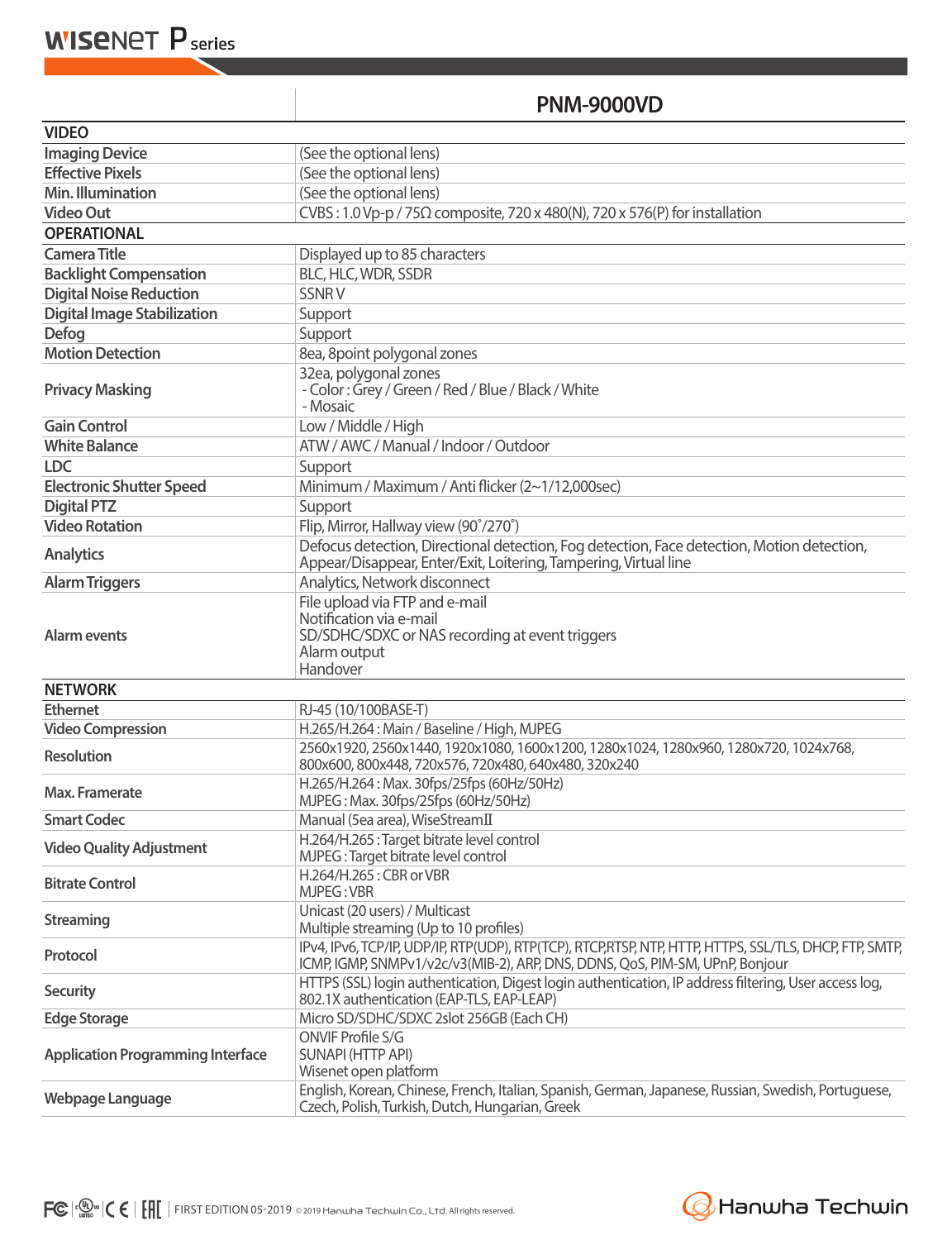|                                         | <b>PNM-9000VD</b>                                                                                                                                                                                                        |  |  |  |
|-----------------------------------------|--------------------------------------------------------------------------------------------------------------------------------------------------------------------------------------------------------------------------|--|--|--|
| <b>Web Viewer</b>                       | Supported OS: Windows 7, 8.1, 10, Mac OS X 10.10, 10.11, 10.12<br>Recommended Browser: Google Chrome<br>Supported Browser: MS Explorer11, MS Edge, Mozilla Firefox (Windows 64bit only),<br>Apple Safari (Mac OS X only) |  |  |  |
| <b>ENVIRONMENTAL</b>                    |                                                                                                                                                                                                                          |  |  |  |
| <b>Operating Temperature / Humidity</b> | $-40^{\circ}$ C $\sim$ +55 $^{\circ}$ C (-40 $^{\circ}$ F $\sim$ +131 $^{\circ}$ F) / Less than 90% RH                                                                                                                   |  |  |  |
| <b>Storage Temperature / Humidity</b>   | -50°C~+60°C (-58°F~+140°F) / Less than 90% RH                                                                                                                                                                            |  |  |  |
| <b>Certification</b>                    | IP66, IK10                                                                                                                                                                                                               |  |  |  |
| <b>ELECTRICAL</b>                       |                                                                                                                                                                                                                          |  |  |  |
| <b>Input Voltage</b>                    | PoE (IEEE802.3af, Class3)                                                                                                                                                                                                |  |  |  |
| <b>Power Consumption</b>                | PoE: 12.95W, typical 12.00W                                                                                                                                                                                              |  |  |  |
| <b>MECHANICAL</b>                       |                                                                                                                                                                                                                          |  |  |  |
| <b>Color / Material</b>                 | White / Aluminum                                                                                                                                                                                                         |  |  |  |
| <b>RAL Code</b>                         | RAL9003                                                                                                                                                                                                                  |  |  |  |
| Product dimensions / weight             | Ø197.6 x 84mm (7.78x3.31"), 1250q (2.76 lb)                                                                                                                                                                              |  |  |  |
| <b>Conduit hole</b>                     | 1/2"                                                                                                                                                                                                                     |  |  |  |
| <b>Optional Lens</b>                    | SLA-5M3700D, SLA-5M4600D, SLA-5M7000D                                                                                                                                                                                    |  |  |  |
| Hanging mount(Dome)                     | SBP-201HMW                                                                                                                                                                                                               |  |  |  |

\* The lastest product information / specification can be found at hanwha-security.com

\* Design and specifications are subject to change without notice.

\* Wisenet is the proprietary brand of Hanwha Techwin.